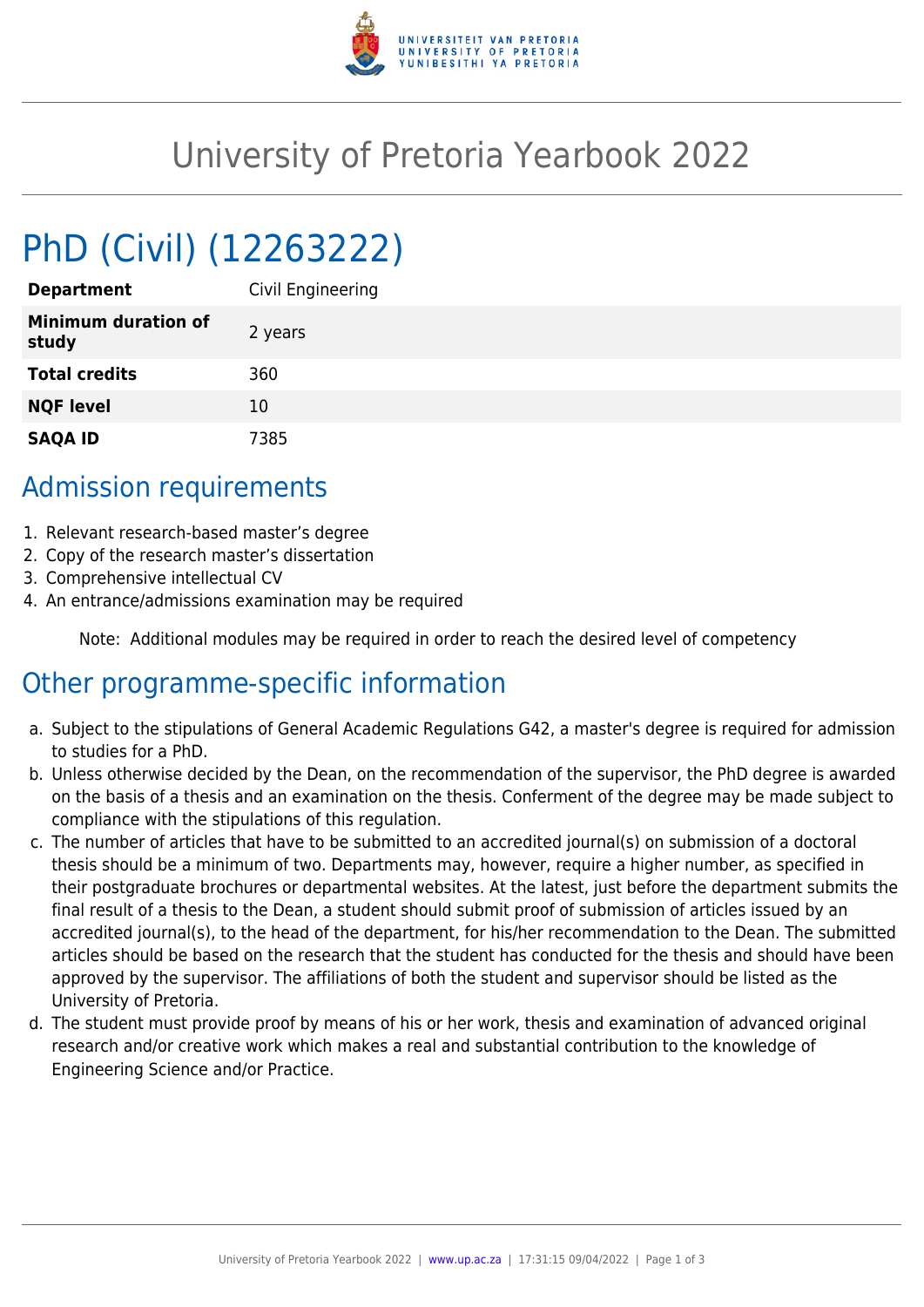

## Curriculum: Year 1

**Minimum credits: 360**

#### **Core modules**

[Thesis: Civil engineering 990](https://www.up.ac.za/yearbooks/2022/modules/view/SIR 990) (SIR 990) - Credits: 360.00